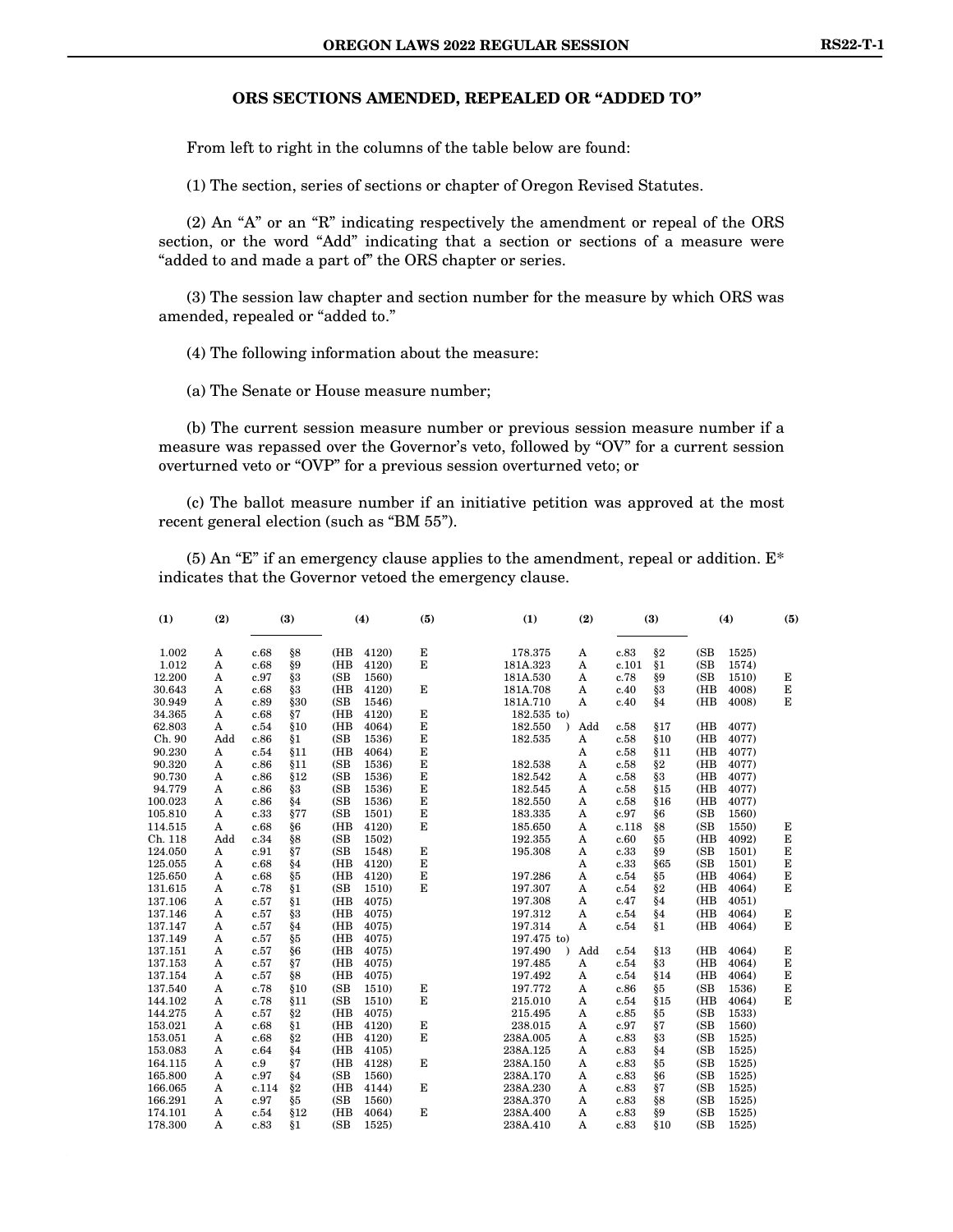| (1)                                 | (2)      | (3)<br>(4)<br>(5) |             | (1)         | (2)            |        | (3)                  |          | (4)           |               |             |                |        |
|-------------------------------------|----------|-------------------|-------------|-------------|----------------|--------|----------------------|----------|---------------|---------------|-------------|----------------|--------|
| 238A.415                            | A        | c.83              | §11         | (SB         | 1525)          |        | 326.700              | A        | c.81          | §7            | (SB         | 1522)          | Е      |
| 238A.430<br>238A.435                | Α<br>A   | c.83<br>c.83      | §12<br>§13  | (SB)<br>(SB | 1525)<br>1525) |        | Ch. 327<br>327.274   | Add<br>A | c.43<br>c.27  | §1<br>§29     | (HB<br>(HB) | 4026)<br>4005) | Е<br>E |
| 243.144                             | A        | c.72              | §2          | (HB         | 4134)          | Е      |                      | A        | c.27          | §30           | (HB         | 4005)          | Е      |
| 243.317 to)                         |          |                   |             |             |                |        | 329.451              | Α        | c.81          | §5            | (SB         | 1522)          | Е      |
| 243.323<br>$\lambda$                | Add      | c.107             | §5          | (SB         | 1586)          |        |                      | A        | c.81          | §6            | (SB)        | 1522)          | E      |
| 243.319                             | Α        | c.107             | §7          | (SB         | 1586)          |        | 329.496              | A        | c.81          | §20           | (SB         | 1522)          | Е      |
| 243.323<br>243.812                  | A<br>A   | c.107<br>c.40     | §4<br>§1    | (SB<br>(HB  | 1586)<br>4008) | Е      | 329.756<br>329A.010  | A<br>A   | c.100<br>c.27 | §1            | (SB<br>(HB  | 1572)<br>4005) | Е<br>E |
| 243.877                             | A        | c.72              | §3          | (HB         | 4134)          | Е      |                      | A        | c.27          | §8<br>§9      | (HB         | 4005)          | Е      |
| 244.050                             | Α        | c.66              | §1          | (HB         | 4114)          |        | 329A.030             | A        | c.27          | §26           | (HB         | 4005)          | Е      |
| 247.019                             | A        | c.19              | §1          | (HB         | 4133)          |        |                      | A        | c.90          | §1            | (SB)        | 1547)          | E      |
| 247.965                             | A        | c.114             | §1          | (HB         | 4144)          | Е      | 329A.120             | A        | c.27          | §3            | (HB         | 4005)          | Е      |
| 248.008<br>248.015                  | Α<br>A   | c.84<br>c.84      | \$10<br>§8  | (SB<br>(SB  | 1527)<br>1527) | Е<br>Е | 329A.135             | A<br>A   | c.27<br>c.27  | §4<br>§5      | (HB<br>(HB  | 4005)<br>4005) | Е<br>E |
| 248.023                             | A        | c.84              | §7          | (SB         | 1527)          | Е      |                      | A        | c.27          | §6            | (HB         | 4005)          | Е      |
| 249.875                             | Α        | c.84              | §3          | (SB         | 1527)          | Е      | 329A.250             | A        | c.27          | §22           | (HB         | 4005)          | Е      |
| 254.458                             | A        | c.84              | §1          | (SB         | 1527)          | Е      |                      | A        | c.27          | §23           | (HB         | 4005)          | E      |
| 254.548<br>258.150                  | Α<br>Α   | c.84              | §6<br>§9    | (SB<br>(SB  | 1527)<br>1527) | Е<br>Е |                      | A<br>A   | c.90<br>c.90  | §5<br>§6      | (SB<br>(SB  | 1547)<br>1547) | Е<br>Е |
| 258.161                             | A        | c.84<br>c.84      | §5          | (SB         | 1527)          | Е      | 329A.252             | Α        | c.90          | §2            | (SB         | 1547)          | E      |
| 258.190                             | Α        | c.84              | §2          | (SB         | 1527)          | Е      | 329A.255             | Α        | c.90          | şз            | (SB         | 1547)          | Е      |
| 260.345                             | Α        | c.84              | §4          | (SB         | 1527)          | Е      | 329A.257             | R        | c.90          | \$10          | (SB)        | 1547)          | E      |
| 283.085                             | A        | c.89              | §23         | (SB         | 1546)          |        | 329A.270             | A        | c.27          | §13           | (HB         | 4005)          | Е      |
| 284.300 to)<br>$\lambda$            | Add      |                   | §1          | (HB         | 4153)          | Е      | 329A.310             | A        | c.27          | §14           | (HB<br>(SB) | 4005)<br>1547) | Е<br>E |
| 284.375<br>284.367                  | A        | c.75<br>c.75      | §3          | (HB         | 4153)          | Е      | 329A.390<br>329A.500 | Α<br>A   | c.90<br>c.27  | §4<br>§24     | (HB         | 4005)          | Е      |
| 284.368                             | A        | c.82              | §1          | (SB         | 1524)          |        |                      | A        | c.27          | §25           | (HB         | 4005)          | Е      |
| 284.793                             | Α        | c.76              | §7          | (HB         | 4156)          | Е      | 329A.992             | Α        | c.27          | §15           | (HB         | 4005)          | E      |
| 285A.154                            | A        | c.60              | §1          | (HB         | 4092)          | E      |                      | A        | c.27          | $\S 27$       | (HB         | 4005)          | E      |
| 285A.160<br>285B.746                | A<br>Α   | c.60<br>c.2       | §2a<br>§3   | (HB<br>(HB  | 4092)<br>4015) | Е<br>Е | 332.505<br>336.585   | Α<br>Α   | c.36          | §1            | (SB<br>(SB) | 1521)<br>1522) | Е<br>E |
| 285B.749                            | A        | c.2               | §4          | (HB         | 4015)          | Е      | 336.590              | Α        | c.81<br>c.81  | §8<br>§9      | (SB)        | 1522)          | Е      |
| 285B.753                            | Α        | c.2               | §6          | (HB         | 4015)          | Е      | 338.135              | A        | c.81          | §29           | (SB         | 1522)          | Е      |
| 305.239                             | Α        | c.83              | §14         | (SB         | 1525)          |        | 339.450              | Α        | c.81          | §14           | (SB)        | 1522)          | E      |
| 305.494                             | A        | c.83              | §15         | (SB)        | 1525)          |        | 339.460              | A        | c.81          | §13           | (SB)        | 1522)          | E      |
| 305.685<br>305.690                  | A<br>Α   | c.82<br>c.83      | §7<br>\$16  | (SB<br>(SB  | 1524)<br>1525) |        | 341.522<br>342.437   | A<br>A   | c.81<br>c.44  | §18<br>§1     | (SB<br>(HB  | 1522)<br>4031) | Е      |
| 305.842                             | A        | c.83              | §17         | (SB)        | 1525)          |        | 342.447              | A        | c.44          | $\S 2$        | (HB         | 4031)          |        |
| 307.175                             | A        | c.79              | §1          | (SB         | 1519)          |        | 342.448              | A        | c.44          | §3            | (HB         | 4031)          |        |
| 307.480                             | Α        | c.27              | §11         | (HB         | 4005)          | Е      | 348.295              | A        | c.44          | §4            | (HB         | 4031)          |        |
| 307.651                             | A        | c.54              | §16         | (HB         | 4064)          | Е      | 350.290              | A        | c.81          | $\S 2$        | (SB         | 1522)          | Е      |
| 308.250<br>308.290                  | A<br>Α   | c.96<br>c.96      | §З<br>§1    | (SB<br>(SB  | 1559)<br>1559) |        | 350.300<br>350.355   | A<br>A   | c.42<br>c.81  | $\S 2$<br>§30 | (HB<br>(SB) | 4013)<br>1522) | Е      |
| 308.875                             | A        | c.96              | §2          | (SB         | 1559)          |        | 350.426              | A        | c.81          | §1            | (SB         | 1522)          | E      |
| 311.686                             | A        | c.12              | §1          | (HB         | 4021)          |        |                      | A        | c.100         | §3            | (SB         | 1572)          | Е      |
| 314.011                             | Α        | c.83              | §18         | (SB         | 1525)          |        | 352.287              | A        | c.81          | §3            | (SB)        | 1522)          | E      |
| 314.306<br>314.772                  | A<br>A   | c.83<br>c.115     | \$19<br>§15 | (SB)<br>(HB | 1525)<br>4002) |        | 358.499<br>358.505   | A<br>A   | c.50<br>c.50  | §1<br>§3      | (HB<br>(HB  | 4054)<br>4054) |        |
|                                     | A        | c.34              | §11         | (SB         | 1502)          |        | 366.924              | A        | c.21          | §1            | (SB)        | 1509)          |        |
| Ch. 315                             | Add      | c.115             | §7          | (HB         | 4002)          |        | 383.004              | A        | c.7           | \$16          | (HB         | 4089)          |        |
|                                     | Add      | c.34              | §1          | (SB         | 1502)          |        | 383.035              | A        | c.7           | §17           | (HB         | 4089)          |        |
| 315.004                             | A        | c.83              | §20         | (SB         | 1525)          |        | 401.109              | A        | c.55          | §1            | (HB         | 4068)          | Е      |
| 315.208<br>Ch. 316                  | A<br>Add | c.27<br>c.82      | §12<br>§12  | (HB<br>(SB  | 4005)<br>1524) | Е      | 401.532<br>401.536   | A<br>A   | c.55<br>c.76  | §З<br>§5      | (HB<br>(HB  | 4068)<br>4156) | Е<br>Е |
| 316.012                             | A        | c.83              | §21         | (SB         | 1525)          |        |                      | A        | c.76          | §6            | (HB         | 4156)          | Е      |
| 316.027                             | A        | c.97              | §8          | (SB         | 1560)          |        | 408.010              | A        | c.97          | §11           | (SB)        | 1560)          |        |
| 316.147                             | A        | c.83              | §22         | (SB         | 1525)          |        | 411.139              | A        | c.97          | §12           | (SB         | <b>1560</b> )  |        |
| 316.157<br>316.502                  | A<br>A   | c.83<br>c.115     | §23<br>§13  | (SB<br>(HB  | 1525)<br>4002) |        | 413.032<br>413.612   | A<br>A   | c.87<br>c.87  | §3<br>§2      | (SB<br>(SB  | 1538)<br>1538) |        |
| 316.567                             | A        | c.97              | §9          | (SB         | 1560)          |        | Ch. 414              | Add      | c.37          | §9            | (SB         | 1529)          | Е      |
| 316.695                             | A        | c.97              | §10         | (SB         | 1560)          |        | 417.831              | A        | c.13          | §1            | (HB         | 4033)          | Е      |
| Ch. 317                             | Add      | c.82              | §14         | (SB         | 1524)          |        | 418.205              | A        | c.90          | §15           | (SB         | 1547)          | Е      |
| 317.010                             | A        | c.83              | §24         | (SB         | 1525)          |        | 418.322              | A        | c.90          | §18           | (SB         | 1547)          | Е      |
| 317.097<br>317.850                  | A<br>A   | c.83<br>c.115     | §25<br>§14  | (SB<br>(HB  | 1525)<br>4002) |        | 418.359<br>418.475   | A<br>A   | c.90<br>c.42  | §16<br>§4     | (SB<br>(HB  | 1547)<br>4013) | Е      |
| 317A.100 to)                        |          |                   |             |             |                |        | 418.992              | A        | c.90          | §17           | (SB         | 1547)          | Е      |
| $\mathcal{L}$<br>317A.158           | Add      | c.82              | §9          | (SB         | 1524)          |        | 419B.005             | A        | c.27          | §16           | (HB         | 4005)          | Е      |
| 317A.100                            | A        | c.82              | §5          | (SB         | 1524)          |        |                      | A        | c.90          | §7            | (SB         | 1547)          | Е      |
| 317A.137                            | A        | c.83<br>c.82      | §26         | (SB<br>(SB  | 1525)<br>1524) |        | 419B.035             | A        | c.90<br>c.27  | §8            | (SB<br>(HB  | 1547)<br>4005) | Е<br>Е |
| 318.031                             | A<br>A   | c.115             | §6<br>§16   | (HB         | 4002)          |        |                      | A<br>A   | c.90          | §10<br>§9     | (SB         | 1547)          | Е      |
|                                     | A        | c.34              | §12         | (SB         | 1502)          |        | 420A.010             | A        | c.39          | §З            | (HB         | 4004)          | Е      |
| 320.435                             | A        | c.25              | §5          | (SB         | 1558)          |        | 430.071              | A        | c.5           | §1            | (HB         | 4070)          |        |
| 321.005 to)                         |          |                   |             |             |                |        | 430.073              | A        | c.5           | §2            | (HB         | 4070)          |        |
| 321.185<br>$\mathcal{L}$<br>321.015 | Add<br>A | c.31<br>c.31      | §4<br>§1    | (HB<br>(HB  | 4055)<br>4055) |        | 430.220<br>430.221   | A<br>A   | c.63<br>c.63  | §1<br>§2      | (HB<br>(HB  | 4098)<br>4098) | Е<br>Е |
| 326.545                             | A        | c.81              | §11         | (SB         | 1522)          | Е      | 430.223              | A        | c.63          | §3            | (HB         | 4098)          | Е      |
|                                     | A        | c.81              | §12         | (SB         | 1522)          | Е      | 431A.015             | A        | c.37          | §1            | (SB         | 1529)          | Е      |
| 326.603                             | A        | c.116             | §1a         | (HB         | 4030)          | Е      | 431A.400             | A        | c.86          | §33           | (SB         | 1536)          | Е      |
|                                     | A        | c.116             | §1          | (HB         | 4030)          | Е      | 431A.410             | A        | c.85          | §1            | (SB         | 1533)          |        |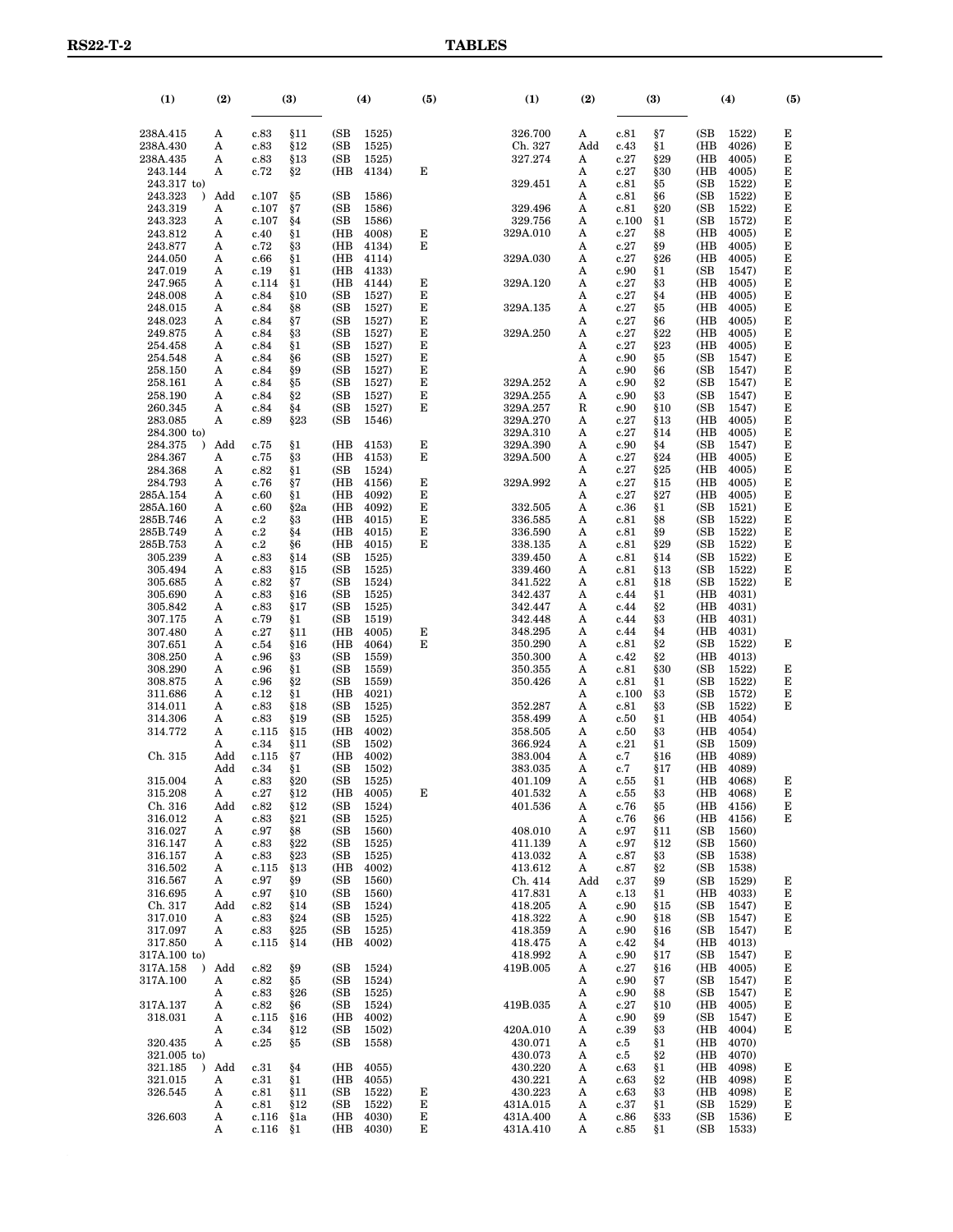| $\left(1\right)$                | (2)        |               | (3)        |             | (4)                    | (5)    | (1)                  | (2)      |               | (3)         |              | (4)                    | (5)    |
|---------------------------------|------------|---------------|------------|-------------|------------------------|--------|----------------------|----------|---------------|-------------|--------------|------------------------|--------|
|                                 | A          | c.86          | §30a       | (SB)        | 1536)                  | Е      | 527.685              | A        | c.33          | §46         | (SB)         | 1501)                  | Е      |
|                                 | Α          | c.86          | §30        | (SB         | 1536)                  | Е      |                      | Α        | c.33          | §71         | (SB          | 1501)                  | Е      |
| 431A.412                        | A<br>A     | c.85<br>c.86  | §1a<br>§31 | (SB)<br>(SB | 1533)<br>1536)         | Е      | 527.714              | Α<br>Α   | c.33<br>c.33  | §47<br>§72  | (SB)<br>(SB) | 1501)<br>1501)         | Е<br>Е |
|                                 | A          | c.86          | §31a       | (SB         | 1536)                  | Е      | 527.990              | Α        | c.33          | §48         | (SB          | 1501)                  | Е      |
| 433.235                         | A          | c.27          | §17        | (HB         | 4005)                  | Е      |                      | Α        | c.33          | §73         | (SB)         | <b>1501</b> )          | Е      |
| 433.301                         | Α          | c.94          | §2         | (SB         | 1555)                  |        | 527.992              | Α        | c.33          | §49         | (SB)         | 1501)                  | Е      |
| $435.205$ to)                   |            |               |            |             |                        |        |                      | Α        | c.33          | §74         | (SB)         | <b>1501</b> )          | Е      |
| 435.235<br>$\lambda$<br>435.205 | Add<br>A   | c.45<br>c.45  | §9<br>§11  | (HB<br>(HB  | 4034)<br>4034)         | Е<br>Е | 530.450<br>530.480   | Α<br>Α   | c.89<br>c.89  | §25<br>§26  | (SB)<br>(SB) | 1546)<br>1546)         |        |
| 442.015                         | A          | c.45          | §15        | (HB         | 4034)                  | Е      | 530.490              | Α        | c.89          | §27         | (SB)         | 1546)                  |        |
| 446.003                         | A          | c.54          | §17        | (HB         | 4064)                  | Е      | 530.510              | Α        | c.89          | §28         | (SB          | 1546)                  |        |
|                                 | A          | c.54          | §18        | (HB         | 4064)                  | Е      | 530.520              | Α        | c.89          | §29         | (SB          | 1546)                  |        |
| 446.007<br>Ch. 458              | R<br>Add   | c.54<br>c.86  | §19<br>§9  | (HB<br>(SB  | 4064)<br>1536)         | Е<br>Е | 536.900<br>537.990   | Α<br>Α   | c.52<br>c.52  | §5<br>§6    | (HB<br>(HB   | 4061)<br>4061)         |        |
| 458.352                         | A          | c.54          | §20        | (HB         | 4064)                  | Е      | $550.150$ to)        |          |               |             |              |                        |        |
| 458.356                         | A          | c.54          | §9         | (HB         | 4064)                  | Е      | 550.400<br>$\lambda$ | Add      | c.16          | §4          | (HB          | 4067)                  |        |
| 458.358                         | A          | c.54          | §21        | (HB         | 4064)                  | Е      |                      | Add      | c.16          | §17         | (HB          | 4067)                  |        |
| 458.670<br>459.995              | A<br>A     | c.83<br>c.102 | §27<br>§15 | (SB<br>(SB) | 1525)<br>1576)         |        | 550.160<br>550.180   | Α<br>Α   | c.16<br>c.16  | §1<br>§2    | (HB<br>(HB   | 4067)<br>4067)         |        |
| 459A.700 to)                    |            |               |            |             |                        |        | 550.190              | A        | c.16          | §3          | (HB          | 4067)                  |        |
| 459A.744                        | Add        | c.80          | §1         | (SB)        | 1520)                  |        | 550.200              | Α        | c.16          | §6          | (HB          | 4067)                  |        |
| 459A.702                        | A          | c.80          | §8         | (SB         | 1520)                  |        | 550.210              | Α        | c.16          | §7          | (HB          | 4067)                  |        |
| 459A.705<br>459A.715            | A<br>A     | c.80<br>c.80  | §9<br>§5   | (SB<br>(SB  | 1520)<br>1520)         |        | 550.220<br>550.230   | A<br>Α   | c.16<br>c.16  | §8<br>§9    | (HB<br>(HB   | 4067)<br>4067)         |        |
| 459A.717                        | A          | c.80          | §4         | (SB         | 1520)                  |        | 550.240              | Α        | c.16          | \$10        | (HB          | 4067)                  |        |
| 459A.718                        | A          | c.80          | §6         | (SB         | 1520)                  |        | 550.260              | Α        | c.16          | §11         | (HB          | 4067)                  |        |
| 462.040                         | A          | c.77          | §З         | (SB         | 1504)                  |        | 550.270              | Α        | c.16          | §12         | (HB          | 4067)                  |        |
| 462.725<br>Ch. 468B             | A<br>Add   | c.77<br>c.99  | §1<br>§1   | (SB<br>(SB  | 1504)<br>1567)         |        | 550.300<br>550.310   | Α<br>Α   | c.16<br>c.16  | §13<br>§14  | (HB<br>(HB   | 4067)<br>4067)         |        |
| 469.229                         | A          | c.4           | §1         | (HB         | 4057)                  |        | 550.330              | Α        | c.16          | §15         | (HB          | 4067)                  |        |
| 469.233                         | A          | c.4           | §2         | (HB         | 4057)                  |        | 550.360              | Α        | c.16          | §16         | (HB          | 4067)                  |        |
| 469.238                         | A          | c.4           | §3         | (HB         | 4057)                  |        | 609.652              | Α        | c.27          | §18         | (HB          | 4005)                  | Е      |
| 469.239<br>475.230              | A<br>A     | c.4<br>c.45   | §4<br>§1   | (HB<br>(HB  | 4057)<br>4034)         | Е      | 610.060              | Α<br>Α   | c.33<br>c.33  | §26<br>§75  | (SB<br>(SB   | 1501)<br><b>1501</b> ) | Е<br>Е |
| 475C.005 to)                    |            |               |            |             |                        |        | 610.105              | Α        | c.33          | $\S 27$     | (SB          | 1501)                  | Е      |
| 475C.525                        | Add        | c.108         | §3         | (HB         | 4016)                  | Е      |                      | Α        | c.33          | §76         | (SB          | 1501)                  | Е      |
| 475C.097                        | Add<br>A   | c.117<br>c.81 | §1<br>§22  | (HB<br>(SB  | 4074)<br>1522)         | Е<br>Е | Ch. 634<br>634.006   | Add<br>Α | c.53<br>c.53  | §1<br>§4    | (HB<br>(HB   | 4062)<br>4062)         |        |
| 475C.101                        | A          | c.81          | §23        | (SB         | 1522)                  | Е      | 634.045              | Α        | c.53          | §5          | (HB          | 4062)                  |        |
| 475C.105                        | A          | c.108         | §6         | (HB         | 4016)                  | Е      | 634.112              | Α        | c.53          | §6          | (HB          | 4062)                  |        |
|                                 | A<br>A     | c.117<br>c.81 | §3<br>§24  | (HB<br>(SB  | 4074)<br>1522)         | Е<br>Е | 634.128<br>634.306   | Α        | c.53          | §7          | (HB<br>(HB   | 4062)<br>4062)         |        |
| 475C.269                        | A          | c.117         | §4         | (HB         | 4074)                  | Е      | 634.372              | Α<br>Α   | c.53<br>c.53  | §8<br>§9    | (HB          | 4062)                  |        |
| 475C.409                        | A          | c.108         | §7         | (HB         | 4016)                  | Е      | 634.725              | Α        | c.53          | §10         | (HB          | 4062)                  |        |
| 475C.608                        | A          | c.108         | §8         | (HB         | 4016)                  | Е      | 634.730              | Α        | c.53          | §11         | (HB          | 4062)                  |        |
| 475C.726                        | A<br>A     | c.117<br>c.15 | § 5<br>§1  | (HB<br>(HB  | 4074)<br>4056)         | Е      | 634.750<br>652.020   | Α<br>Α   | c.53<br>c.22  | §12<br>§1   | (HB<br>(SB   | 4062)<br>1513)         |        |
| 475C.833                        | A          | c.81          | §25        | (SB         | 1522)                  | Е      | 652.210              | Α        | c.23          | §1          | (SB          | 1514)                  | Е      |
| 475C.840                        | A          | c.81          | \$26       | (SB         | 1522)                  | Е      |                      | Α        | c.23          | §2          | (SB)         | 1514)                  | Е      |
| 475C.847<br>476.694             | A<br>A     | c.81<br>c.85  | §27<br>§З  | (SB<br>(SB  | 1522)<br>1533)         | Е      | 652.990<br>653.055   | Α<br>Α   | c.22<br>c.115 | §2<br>§5    | (SB<br>(HB   | 1513)<br>4002)         |        |
| 496.252                         | А          | c.33          | §28        | (SB         | <b>1501</b> )          | E      | 653.256              | А        | c.115         | §6          | (HB          | 4002)                  |        |
|                                 | A          | c.33          | §66        | (SB         | <b>1501</b> )          | Е      | Ch. 656              | Add      | c.37          | §2          | (SB          | 1529)                  | Е      |
| 496.254                         | A          | c.33          | §29        | (SB         | 1501)                  | Е      | 656.005              | A        | c.6           | §5          | (HB          | 4086)                  |        |
| 496.303                         | A<br>A     | c.33<br>c.56  | §67<br>§8  | (SB<br>(HB  | 1501)<br>4072)         | Е      | 656.204              | A<br>A   | c.97<br>c.6   | §14<br>§1   | (SB<br>(HB)  | 1560)<br>4086)         |        |
| 496.992                         | A          | c.9           | §5         | (HB         | 4128)                  | Е      | 656.226              | A        | c.6           | §2          | (HB          | 4086)                  |        |
| 497.006                         | A          | c.97          | §13        | (SB         | 1560)                  |        | 656.232              | A        | c.6           | §3          | (HB          | 4086)                  |        |
| 497.061                         | A<br>A     | c.56<br>c.56  | §1<br>§2   | (HB<br>(HB  | 4072)<br>4072)         |        |                      | A<br>A   | c.97<br>c.97  | §15<br>§15a | (SB<br>(SB   | 1560)<br><b>1560</b> ) |        |
| 497.121                         | A          | c.56          | §3         | (HB         | 4072)                  |        | 656.262              | A        | c.73          | §1          | (HB          | 4138)                  |        |
| 497.124                         | A          | c.56          | §4         | (HB         | 4072)                  |        |                      | A        | c.73          | §2          | (HB          | 4138)                  |        |
| 497.126                         | A          | c.56          | §5         | (HB         | 4072)                  |        | 656.268              | A        | c.73          | §4          | (HB          | 4138)                  |        |
| 497.138<br>497.308              | A<br>A     | c.56<br>c.9   | §6<br>§9   | (HB<br>(HB  | 4072)<br>4128)         | Е      | 656.790              | A<br>A   | c.73<br>c.8   | §5<br>§2    | (HB<br>(HB   | 4138)<br>4113)         |        |
| Ch. 498                         | Add        | c.9           | §2         | (HB         | 4128)                  | Е      | 656.802              | A        | c.8           | §1          | (HB          | 4113)                  |        |
|                                 | Add        | c.33          | §21        | (SB         | 1501)                  | Е      | 657.010              | A        | c.83          | §28         | (SB          | 1525)                  |        |
| Ch. 526<br>527.610 to)          | Add        | c.76          | $\S 2$     | (HB         | 4156)                  | Е      | 657.045<br>657.184   | A<br>A   | c.97<br>c.97  | §16<br>§17  | (SB<br>(SB   | 1560)<br><b>1560</b> ) |        |
| 527.770<br>$\lambda$            | Add        | c.33          | §1         | (SB         | 1501)                  | Е      | 657B.010             | A        | c.24          | §1          | (SB          | 1515)                  |        |
|                                 | Add        | c.33          | §13        | (SB         | 1501)                  | Е      |                      | A        | c.83          | §29         | (SB          | 1525)                  |        |
|                                 | Add        | c.33          | §15        | (SB         | <b>1501</b> )          | Е      | 657B.340             | A        | c.24          | §2          | (SB          | 1515)                  |        |
|                                 | Add<br>Add | c.33<br>c.33  | §33<br>§42 | (SB<br>(SB) | 1501)<br>1501)         | Е<br>Е | 658.015<br>658.440   | A<br>A   | c.92<br>c.97  | §8<br>§18   | (SB<br>(SB   | 1549)<br>1560)         | Е      |
| 527.620                         | A          | c.33          | §40        | (SB)        | <b>1501</b> )          | Е      | 659A.040             | A        | c.6           | §4          | (HB          | 4086)                  |        |
|                                 | A          | c.33          | §68        | (SB         | 1501)                  | Е      | 659A.370             | A        | c.107         | §1          | (SB          | 1586)                  |        |
| 527.630                         | A<br>A     | c.33<br>c.33  | §41<br>§69 | (SB)<br>(SB | 1501)<br><b>1501</b> ) | Е<br>Е | 659A.375<br>659A.885 | A<br>A   | c.107<br>c.99 | §3<br>§7    | (SB<br>(SB   | 1586)<br>1567)         |        |
| 527.680                         | A          | c.33          | §45        | (SB         | 1501)                  | Е      |                      | A        | c.99          | §8          | (SB          | 1567)                  |        |
|                                 | A          | c.33          | §70        | (SB)        | 1501)                  | E      |                      | A        | c.99          | §9          | (SB          | 1567)                  |        |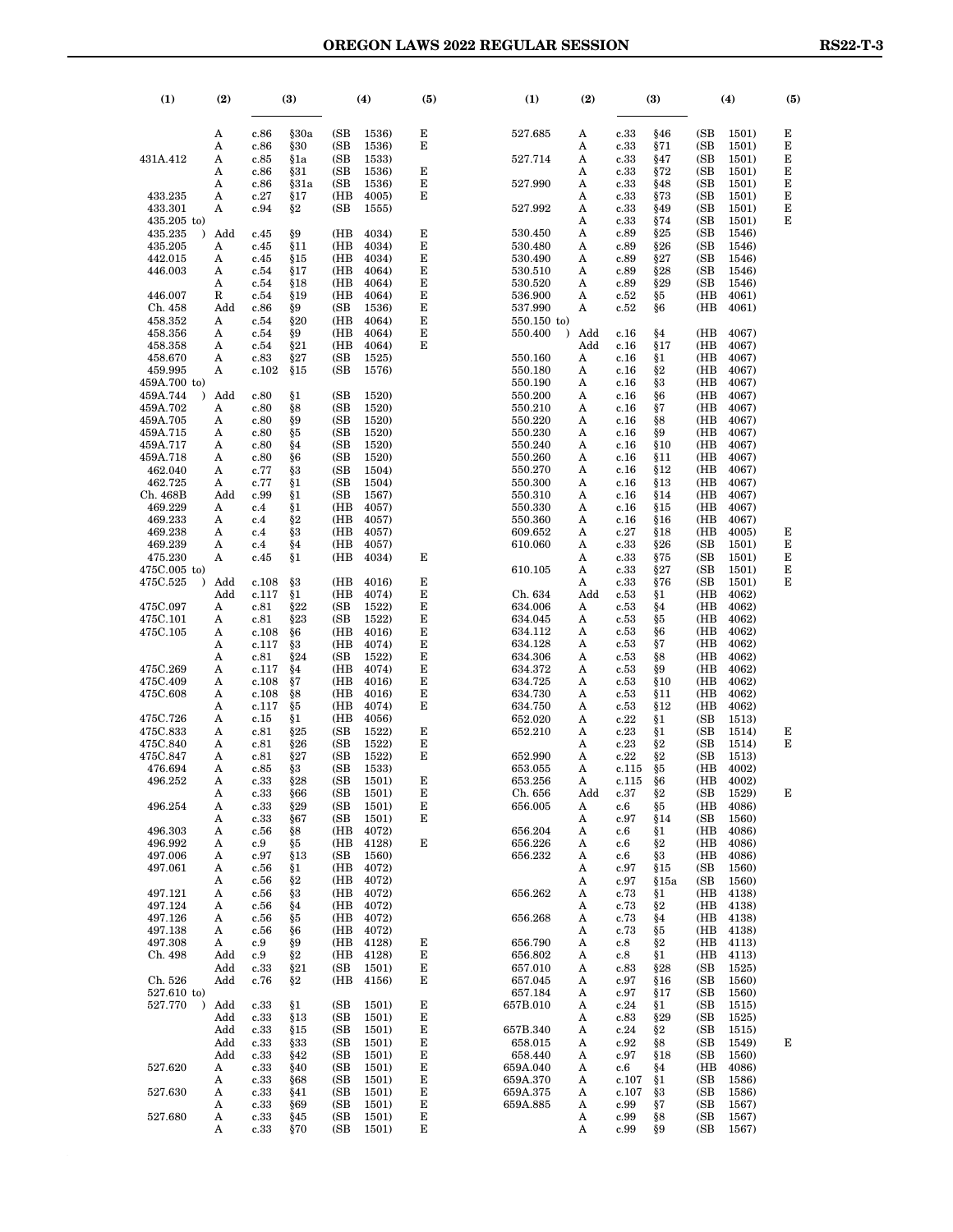| (1)          | (2) |      | (3)    |      | (4)   | (5)      | (1)         |  |            | (2)   |     | (3)  |       | (4) |  | (5) |
|--------------|-----|------|--------|------|-------|----------|-------------|--|------------|-------|-----|------|-------|-----|--|-----|
| 660.002 to)  |     |      |        |      |       |          | 689.005     |  | A          | c.45  | §25 | (HB  | 4034) | Е   |  |     |
| 660.210<br>١ | Add | c.28 | § 5    | (SB) | 1545) | E        | 689.225     |  | A          | c.45  | §26 | (HB  | 4034) | E   |  |     |
| 660.300 to)  |     |      |        |      |       |          |             |  | A          | c.62  | §9  | (HB  | 4096) |     |  |     |
| 660.364      | Add | c.28 | §2     | (SB) | 1545) | E        | 689.522     |  | A          | c.45  | § 5 | (HB  | 4034) | Е   |  |     |
| 660.300      | A   | c.28 | §1     | (SB) | 1545) | E        |             |  | A          | c.45  | §6  | (HB  | 4034) | E   |  |     |
| 675.655      | A   | c.17 | §1     | (HB  | 4071) | E        | 689.700     |  | A          | c.45  | §19 | (HB  | 4034) | E   |  |     |
| 675.658      | A   | c.17 | $\S 2$ | (HB) | 4071) | E        | 696.990     |  | A          | c.18  | §1  | (HB) | 4103) |     |  |     |
| 675.705      | A   | c.17 | § 3    | (HB  | 4071) | E        | 702.005     |  | A          | c.20  | §2  | (SB) | 1505) |     |  |     |
| 675.825      | A   | c.17 | §4     | (HB) | 4071) | E        | Ch. 731 to) |  |            |       |     |      |       |     |  |     |
| 676.565      | A   | c.92 | §9     | (SB) | 1549) | E        | Ch. 750     |  | Add        | c.37  | §5  | (SB) | 1529) | Е   |  |     |
| 676.579      | A   | c.92 | §10    | (SB) | 1549) | $\bf{E}$ | 742.260     |  | A          | c.27  | §19 | (HB) | 4005) | E   |  |     |
| 676.590      | A   | c.92 | §11    | (SB) | 1549) | E        | 743A.067    |  | A          | c.45  | §12 | (HB  | 4034) | E   |  |     |
| 676.613      | A   | c.92 | §12    | (SB) | 1549) | E        | 743A.078    |  | A          | c.94  | §1  | (SB) | 1555) |     |  |     |
| 676.622      | A   | c.92 | §13    | (SB) | 1549) | E        | 743B.287    |  | A          | c.72  | §1  | (HB) | 4134) | E   |  |     |
| 676.625      | A   | c.92 | \$14   | (SB) | 1549) | E        | 750.055     |  | A          | c.37  | §11 | (SB) | 1529) | E   |  |     |
| 676.875      | A   | c.65 | §1     | (HB) | 4106) | Е        |             |  | A          | c.37  | §12 | (SB) | 1529) | Е   |  |     |
| Ch. 677      | Add | c.45 | §13    | (HB) | 4034) | E        | 750.333     |  | A          | c.37  | §13 | (SB) | 1529) | Е   |  |     |
| 677.080      | A   | c.62 | $\S 2$ | (HB  | 4096) |          | 757.306     |  | A          | c.51  | §1  | (HB  | 4059) | E   |  |     |
| 677.135      | A   | c.45 | \$16   | (HB  | 4034) | E        | 757.386     |  | A          | c.79  | §3  | (SB  | 1519) |     |  |     |
|              | A   | c.62 | §3     | (HB) | 4096) |          | 759.020     |  | A          | c.60  | §9  | (HB  | 4092) | Е   |  |     |
| 678.010 to)  |     |      |        |      |       |          | 759.050     |  | A          | c.60  | §10 | (HB  | 4092) | E   |  |     |
| 678.410      | Add | c.38 | §1     | (HB  | 4003) | E        | Ch. 801 to) |  |            |       |     |      |       |     |  |     |
| 678.010      | A   | c.38 | §7     | (HB) | 4003) | E        | Ch. 826     |  | Add        | c.55  | §14 | (HB  | 4068) | Е   |  |     |
| 678.021      | A   | c.62 | §4     | (HB  | 4096) |          |             |  | Add        | c.78  | § 5 | (SB) | 1510) | E   |  |     |
| 678.031      | A   | c.38 | §12    | (HB) | 4003) | E        | 802.093     |  | $_{\rm R}$ | c.25  | § 3 | (SB) | 1558) |     |  |     |
| 678.034      | A   | c.38 | §13    | (HB  | 4003) | E        | 807.750     |  | A          | c.45  | §2  | (HB  | 4034) | E   |  |     |
| 678.050      | A   | c.38 | \$14   | (HB) | 4003) | E        | 810.410     |  | A          | c.78  | §2  | (SB) | 1510) | E   |  |     |
| 678.080      | A   | c.38 | §8     | (HB  | 4003) | E        | 810.436     |  | A          | c.64  | §1  | (HB  | 4105) |     |  |     |
| 678.111      | A   | c.38 | §9     | (HB  | 4003) | Е        | 810.437     |  | A          | c.64  | §2  | (HB  | 4105) |     |  |     |
| 679.025      | A   | c.62 | §5     | (HB) | 4096) |          | 810.444     |  | A          | c.64  | §3  | (HB  | 4105) |     |  |     |
| 680.020      | A   | c.62 | §6     | (HB) | 4096) |          | 815.140     |  | A          | c.25  | §1  | (SB) | 1558) |     |  |     |
| 683.020      | A   | c.62 | §7     | (HB  | 4096) |          | 825.017     |  | A          | c.27  | §20 | (HB) | 4005) | Е   |  |     |
| 685.020      | A   | c.62 | §8     | (HB) | 4096) |          | 830.643     |  | A          | c.119 | §1  | (SB) | 1589) | Е   |  |     |
| Ch. 689      | Add | c.45 | §17    | (HB) | 4034) | E        | 830.649     |  | A          | c.119 | §2  | (SB) | 1589) | E   |  |     |
|              | Add | c.45 | §23    | (HB) | 4034) | E        | 830.652     |  | A          | c.119 | §3  | (SB) | 1589) | E   |  |     |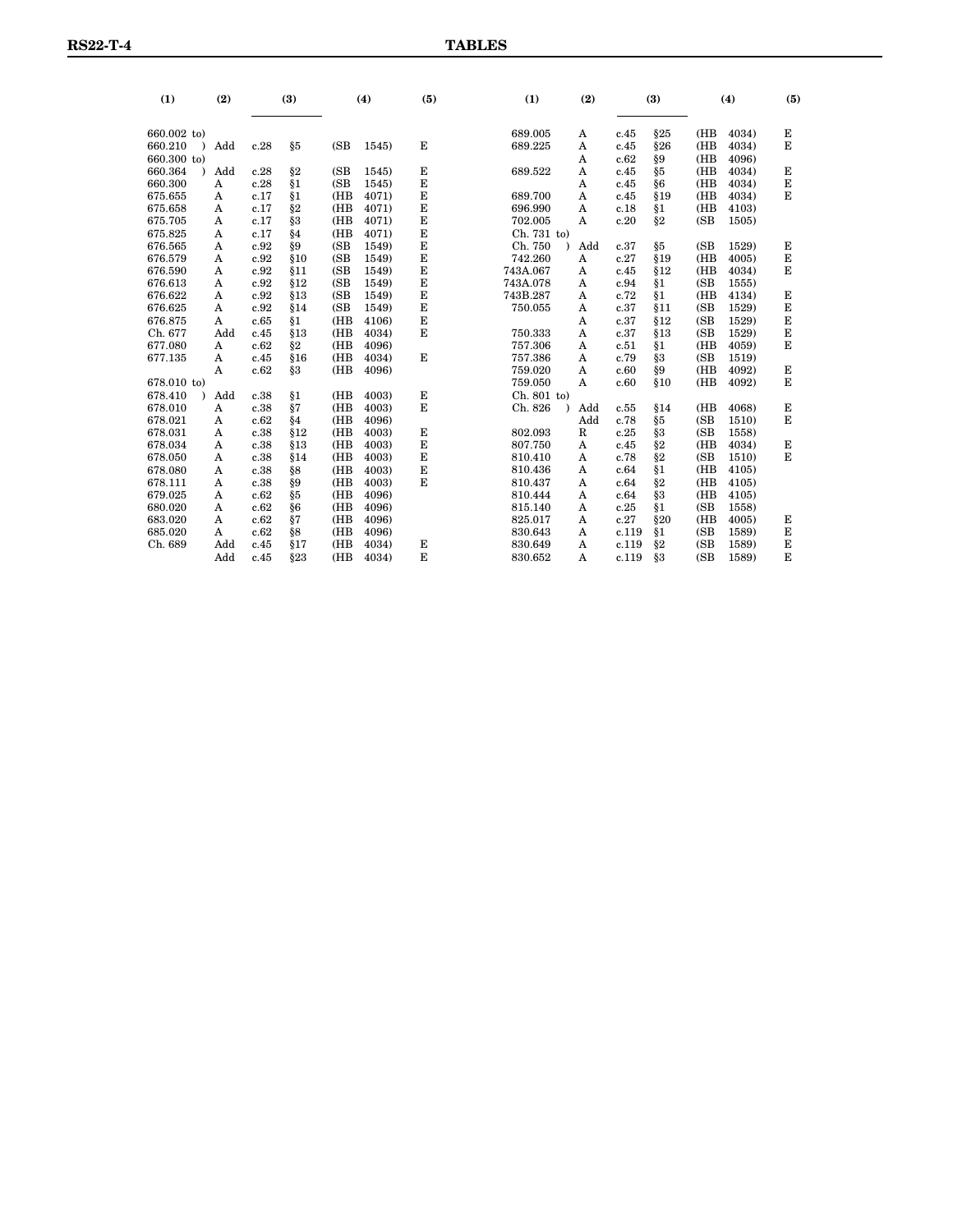## **OREGON RULES OF CIVIL PROCEDURE (ORCP) AMENDED, REPEALED OR ADDED**

There were no amendments, repeals or additions affecting the Oregon Rules of Civil Procedure during the 2022 regular session.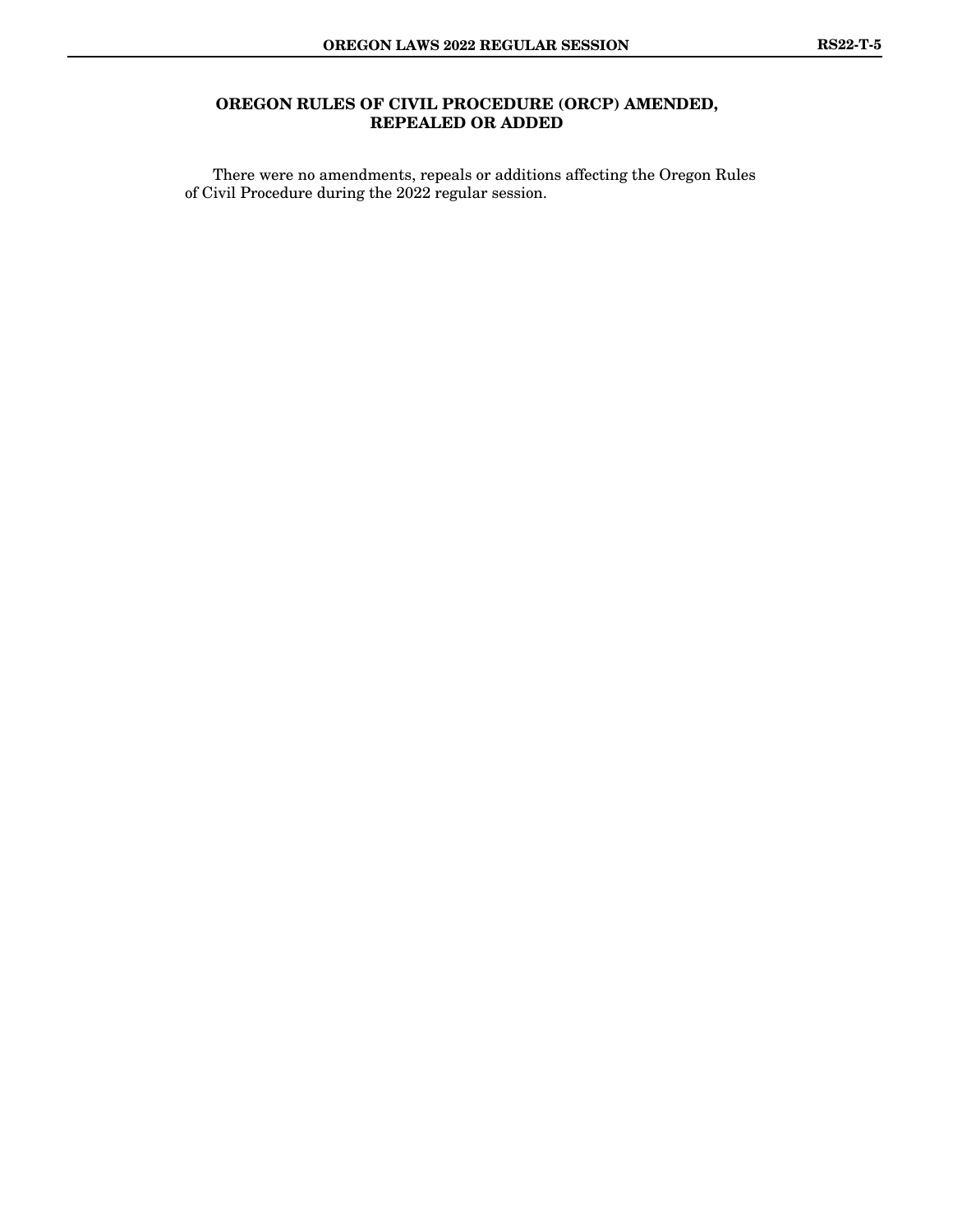# **SECTIONS IN UNCODIFIED LAW AMENDED,**

#### **REPEALED OR "ADDED TO"**

From left to right in the columns of the table below are found:

(1) The year, chapter and section or sections of the uncodified law.

(2) An "A" or an "R" indicating respectively the amendment or repeal of the section, or the word "Add" indicating that a section or sections were "added to and made a part of" the series of uncodified sections.

(3) The session law chapter and section number for the measure by which the uncodified section or sections were amended, repealed or "added to."

(4) The following information about the measure:

(a) The Senate or House measure number;

(b) The current session measure number or previous session measure number if a measure was repassed over the Governor's veto, followed by "OV" for a current session overturned veto or "OVP" for a previous session overturned veto; or

(c) The ballot measure number if an initiative petition was approved at the most recent general election (such as "BM 55").

(5) An "E" if an emergency clause applies to the amendment, repeal or addition.

| (1)              |        | (2) | (3)   |       | (4)  |       | (5) |             | (1) |         | (2) | (3)   |                | (4)  |       | (5)     |
|------------------|--------|-----|-------|-------|------|-------|-----|-------------|-----|---------|-----|-------|----------------|------|-------|---------|
| 2007 c. 905      | §6     | Α   | c.82  | §11   | (SB) | 1524) |     | 2021 c. 575 |     | §9      | Α   | c.100 | §4             | (SB) | 1572) | Е       |
| 2011 c. 656      | §4     | A   | c.79  | $\S2$ | (SB) | 1519) |     | $2021c$ .   | 575 | §10     | Α   | c.100 | §5             | (SB) | 1572) | Е       |
| 2013 c. 649      | §8     | A   | c.78  | §22   | (SB) | 1510) | Е   | $2021c$ .   | 576 | §5      | A   | c.27  | §7             | (HB  | 4005  | E       |
| 2013 c. 649      | §12    | A   | c.78  | §23   | (SB) | 1510) | Е   | 2021 c.     | 589 | § 3     | A   | c.82  | § 3            | (SB) | 1524) |         |
| 2013 c. 649      | §33    | A   | c.78  | §24   | (SB) | 1510) | Е   | 2021 c. 589 |     | §5      | Α   | c.82  | §4             | (SB) | 1524) |         |
| 2013 c. 649      | §38    | A   | c.78  | §25   | (SB) | 1510) | Е   | 2021 c. 592 |     | 811     | A   | c.85  | §4             | (SB) | 1533) |         |
| 2013 c. 649      | §53    | A   | c.78  | \$18  | (SB) | 1510) | E   | 2021 c. 592 |     | §14b    | Α   | c.85  | §2             | (SB) | 1533) |         |
| 2013 c. 649      | §56    | A   | c.78  | §19   | (SB) | 1510) | E   | 2021 c. 619 |     | §1      | Α   | c.45  | §20            | (HB) | 4034) | Е       |
| 2013 c. 649      | §60    | A   | c.78  | §20   | (SB) | 1510) | Е   | 2021 c. 619 |     | §2      | A   | c.45  | §21            | (HB  | 4034) | Е       |
| 2015 c. 575      | §5     | A   | c.37  | §15   | (SB) | 1529) | Е   | 2021 c.     | 619 | §5      | A   | c.45  | §22            | (HB  | 4034) | Е       |
| 2015 c.<br>734   | §3     | A   | c.56  | §7    | (HB) | 4072) |     | 2021 c. 631 |     | §10     | Α   | c.27  | §2             | (HB  | 4005) | Е       |
| 2018 c.<br>98    | §7     | A   | c.78  | §21   | (SB) | 1510) | Е   | 2021 c. 631 |     | §64     | A   | c.27  | §1             | (HB  | 4005) | Е       |
| 2018 c. 103      | \$13   | Α   | c.117 | §7    | (HB  | 4074) | E   | 2021 c.     | 658 | §1      | A   | c.111 | §1             | (SB) | 5701) | Е       |
| 2018 c. 103      | §14    | A   | c.117 | §9    | (HB) | 4074) | E   | 2021 c.     | 658 | $\S2$   | Α   | c.111 | $\S_2$         | (SB) | 5701) | E       |
| 2018 c. 103      | §16    | A   | c.117 | §8    | (HB) | 4074) | E   | 2021 c.     | 658 | §4      | A   | c.111 | §3             | (SB) | 5701) | Е       |
| 2018 c. 103      | §17    | R   | c.117 | \$10  | (HB) | 4074) | Е   | 2021 c.     | 658 | §7      | A   | c.111 | §4             | (SB) | 5701) | Е       |
| 2018 c. 103      | \$26   | R   | c.117 | \$10  | (HB) | 4074) | E   | 2021 c.     | 658 | §8      | Α   | c.111 | §5             | (SB) | 5701) | Е       |
| 2019 c.<br>401   | §18    | A   | c.54  | §6    | (HB  | 4064) | E   | $2021c$ .   | 658 | \$10    | Α   | c.111 | §6             | (SB) | 5701) | Е       |
| 2019 c. 526      | §5     | A   | c.37  | §4    | (SB) | 1529) | E   | 2021 c.     | 659 | §1      | A   | c.112 | §1             | (SB) | 5702) | Е       |
| 2019 c. 671      | §39    | A   | c.111 | §7    | (SB) | 5701) | E   | 2021 c.     | 659 | §3      | Α   | c.112 | $\S_2$         | (SB) | 5702) | E       |
| 2020ss1 c.17     | §4     | A   | c.76  | §1    | (HB) | 4156) | E   | 2021 c.     | 661 | §3      | Α   | c.113 | $\frac{81}{3}$ | (SB) | 5703) | $\bf E$ |
| 2020ss2 c.10     | §28    | Α   | c.2   | §1    | (HB) | 4015) | Е   | 2021 c.     | 661 | §4      | A   | c.113 | §2             | (SB) | 5703) | Е       |
| 2020ss2 c.10     | §29    | A   | c.2   | §2    | (HB) | 4015) | Е   | 2021 c.     | 661 | §5      | A   | c.113 | §3             | (SB) | 5703) | E       |
| 2021 c.<br>18    | §4     | A   | c.47  | $\S3$ | (HB) | 4051) |     | $2021c$ .   | 661 | §6      | Α   | c.113 | §4             | (SB) | 5703) | E       |
| 2021 c.<br>20    | §4     | R   | c.2   | §5    | (HB) | 4015) | Е   | 2021 c.     | 661 | §7      | A   | c.113 | §5             | (SB) | 5703) | E       |
| 2021 c.<br>20    | §5     | R   | c.2   | § 5   | (HB) | 4015) | Е   | 2021 c.     | 661 | §9      | A   | c.113 | §6             | (SB) | 5703) | E       |
| 2021 c.<br>92    | §4     | A   | c.45  | §4    | (HB) | 4034) | E   | 2021 c.     | 661 | §13     | Α   | c.113 | §7             | (SB) | 5703) | Е       |
| $2021c$ .<br>448 | §8     | Α   | c.47  | §2    | (HB) | 4051) |     | 2021 c.     | 661 | §14     | Α   | c.113 | §8             | (SB) | 5703) | Е       |
| 2021 c.<br>508   | §30    | А   | c.58  | §8    | (HB  | 4077) |     | $2021c$ .   | 661 | §14a    | Α   | c.113 | §9             | (SB  | 5703) | E       |
| $2021c$ .<br>508 | §32    | A   | c.58  | §9    | (HB) | 4077) |     | $2021c$ .   | 661 | §14c    | A   | c.113 | \$10           | (SB) | 5703) | Е       |
| 2021 c.<br>527   | $\S 2$ | A   | c.82  | §8    | (SB) | 1524) |     | $2021c$ .   | 661 | §17     | Α   | c.113 | §11            | (SB) | 5703) | Е       |
| 2021 c.<br>531   | §1     | A   | c.42  | §1    | (HB) | 4013) |     | 2021 c.     | 661 | §23     | A   | c.113 | §12            | (SB) | 5703) | $\bf E$ |
| 2021 c.<br>539   | §148   | R   | c.55  | §2    | (HB  | 4068) | Е   | 2021 c.     | 669 | §196    | A   | c.110 | §322           | (HB  | 5202) | Е       |
| 2021 c.<br>539   | \$151  | A   | c.55  | §13   | (HB  | 4068) | Е   | 2021 c.     | 669 | §299    | A   | c.110 | §468           | (HB  | 5202) | Е       |
| 2021 c. 541      | §10    | A   | c.40  | §2    | (HB) | 4008) | Е   | 2022 c.     | 85  | §1      | R   | c.86  | §30a           | (SB) | 1536) | Е       |
| $2021c$ .<br>542 | 837    | A   | c.26  | §3    | (SB) | 1564) | E   | 2022 c.     | 85  | §1a     | R   | c.86  | §31a           | (SB) | 1536) | Е       |
| 2021 c.<br>542   | §41a   | Α   | c.117 | §6    | (HB  | 4074) | Е   | 2022 c.     | 89  | $$1-24$ | Add | c.89  | §24            | (SB) | 1546) |         |
| 2021 c.<br>544   | §1     | A   | c.1   | 81    | (HB  | 4014) | E,  |             |     |         |     |       |                |      |       |         |